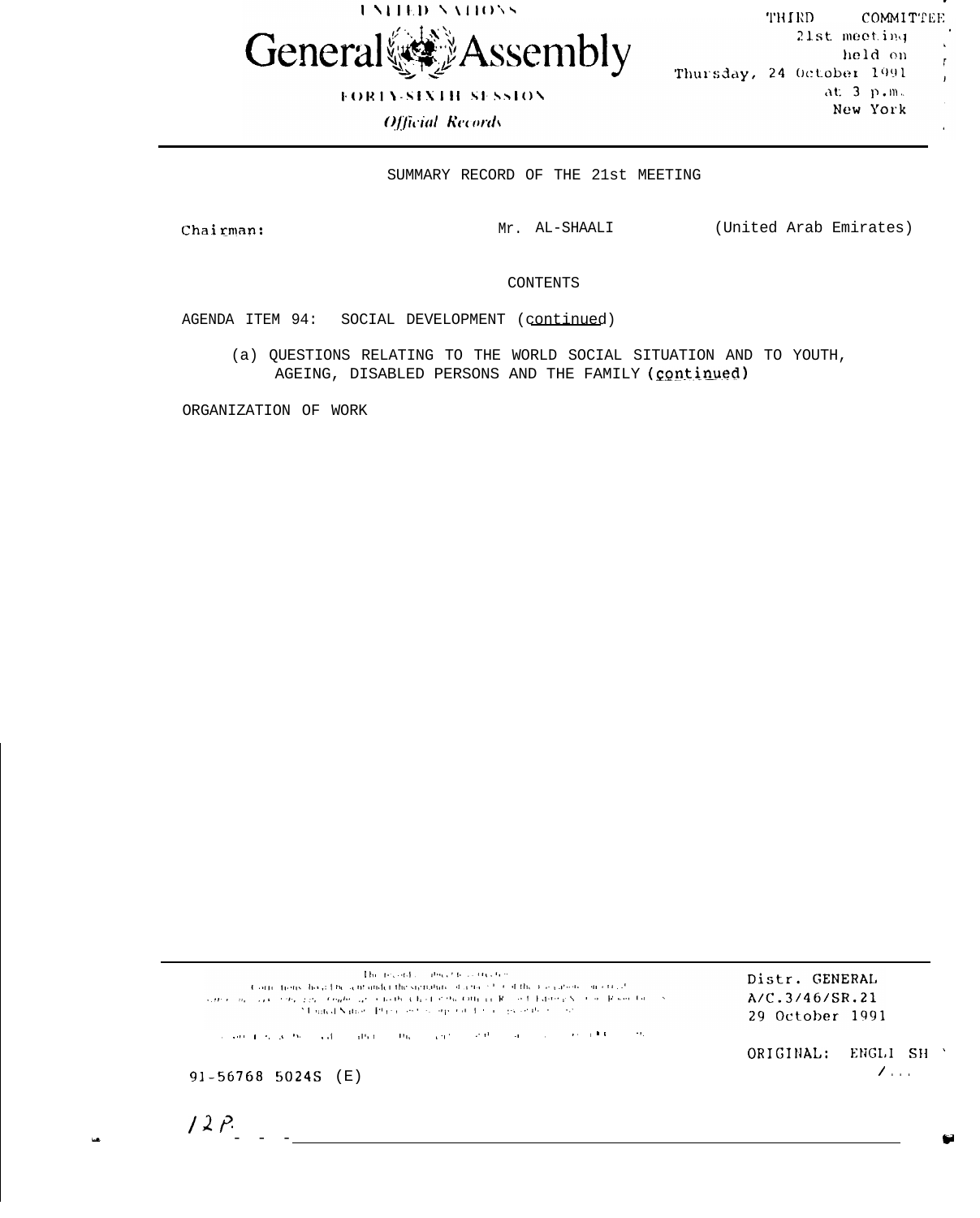# The meeting was called to order at 3.05 p.m.

AGENDA ITEM 94: SOCIAL DEVELOPMENT (continued)

(a) QUESTIONS RELATING TO THE WORLD SOCIAL SITUATION AND TO YOUTH, AGEING, DISABLED PERSONS AND THE FAMILY (continued) (A/46/3 (chap. VI, sect. B),  $A/46/56-E/1991/6$  and  $Corr.1, A/46/137-E/1991/40, A/46/281-E/1991/112,$  $A/46/315$ , 360, 361, 362 and Corr.1, 366, 414, 501/Rev.1)

1. Mrs. SAMONTE-LIMJUCO (Philippines) said that hor delegation supported the UNESCO Plan of Action for Literacy. Illiteracy could be vanquished, but the pace of progress **must** be stepped up significantly if the goals of international action plans were to be achieved. Basic education for all was not only a human right, it was also the cornerstone **of** human development.

**2.** Her delegation subscribed to the objectives of the International Youth Year, The draft world youth programme of action towards the year 2000 and beyond should focus upon underprivileged youth, youth in poor rural and urban sectors, disabled youth and young refugees and migrant workers. It would be desirable to involve youth in environmental concerns and to infuse the programme with a sense of urgency.

**3 .** Her Government noted with concern that, as pointed out in the Secretary--General's report on international cooperation on ageing **(A/46/361),** in the 75 years from 1950 to 2025, the world's elderly population was expected to increase from 200 million to 1.2 billion, or from 8 to 14 per cent of the total global population, and that the developing countries were projected to age more quickly than the developed countries had in the past. It was imperative that a practical strategy should be drafted to improve the International Plan of Action on Ageing.

**4,** Notwithstanding the need to raise awareness for the concerns of ageing, the resources being spent for commemorating the tenth anniversary of the World Assembly on Ageing in 1392 might be better used in the United Nations Trust Fund for Ageing, for which contributions had been declining, and might also be channellcd towards research projects for **the** benefit of the elderly, for example on Alzheimer's disease. Her delegation praised the newly-established Banyan Fund Association: **A** Word Fund for Ageing, which promoted activities within the context of the International Plan of Action on Ageing that would enable the elderly to remain independent and contribute to society.

**5,** Her Government supported the proclamation of 1994 as the International Year of the Family, and a national programme of action was being formulated to celebrate the year in the Philippines. On the plight of the disabled, the United Nations must take practical steps to promote their well-being, Particularly in developing countries.

/ . . .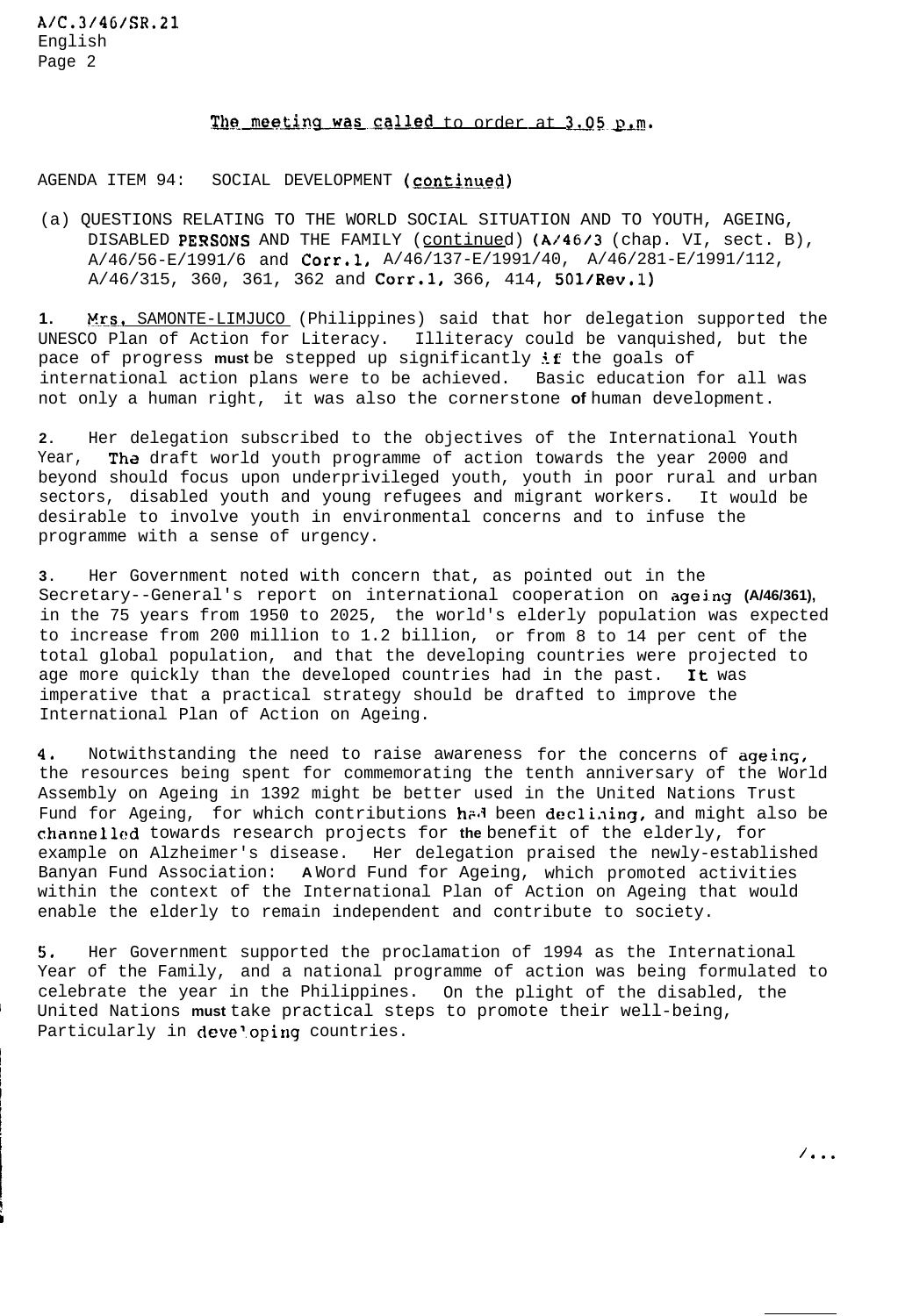A1C.31461SR.21 English Page 3

È

## (Mrs. Samonta-Limiuco, Philippines)

6. In the Philippines, the dignity of the human person was enshrined in the Constitution, which mandated the promotion of a just social order, guaranteed respect for human rights and recognized the sanctity of the family. In 1987, the Family Codo of the Philippines had been promulgated in order to bring the provisions of the Civil Code on marriage and family relations more into line with Filipino customs, values and ideals to reflect contemporary **trends** and conditions. The Constitution recognized the role of young people in nation-building and protected their physical, moral, spiritual, intellectual and social well-being and ensured the right to health and to a balanced and salubrious environment. *In* pursuance of the constitutional mandate to further social justice, the 1988-1992 medium-term plan had set national development goals, giving particular attention to employment, especially in rural areas, and also focusing on education, health, nutrition, family planning, housing and community services.

7. Her Government's development efforts had yielded encouraging results. There had been a marked improvement in health care and housing, and **school** enrolment had reached a record level. Recently, however, the Philippines had sustained a number of setbacks. Two coup attempts had been made, a severe earthquake had levelled major cities in the north, a typhoon had struck and the eruption of Mount Pinatubo had wrought widespread destruction, displacing hundreds of thousands and causing major damage to the economy. Her Government expressed its gratitude to those who had provided assistance to the Philippines at a time of great need.

8. Mrs. KABA-CAMARA (Côte d'Ivoire) said that social development was closely related to economic development, and no social progress could be made in a stagnant economy. **In** Africa, economic recovery plans such as the United Nations Programme of Action for African Economic Recovery had not produced the desired results, despite commendable economic and political restructuring efforts by many Governments. The structural adjustment policies recommended by IMF and the World Bank were intended to restore economic growth through balanced budgets, but a drastic reduction in social spending in order to decrease Government expenditure had brought about a severe decline *in*<sup>the</sup> standard of living, particularly for the most vulnerable groups. Falling commodity prices had drastically reduced financial flows to Africa, and the debt burden had undermined any hope of economic recovery. The weakened social fabric had thus given rise to discontent and political instability in many countries.

9. Côte d'Ivoire had not been spared, as a result of a significant drop in the prices of coffee and cocoa, and unemployment had increased considerably. Nevertheless, the Government had attempted to spare the education and health sectors in its budget cuts,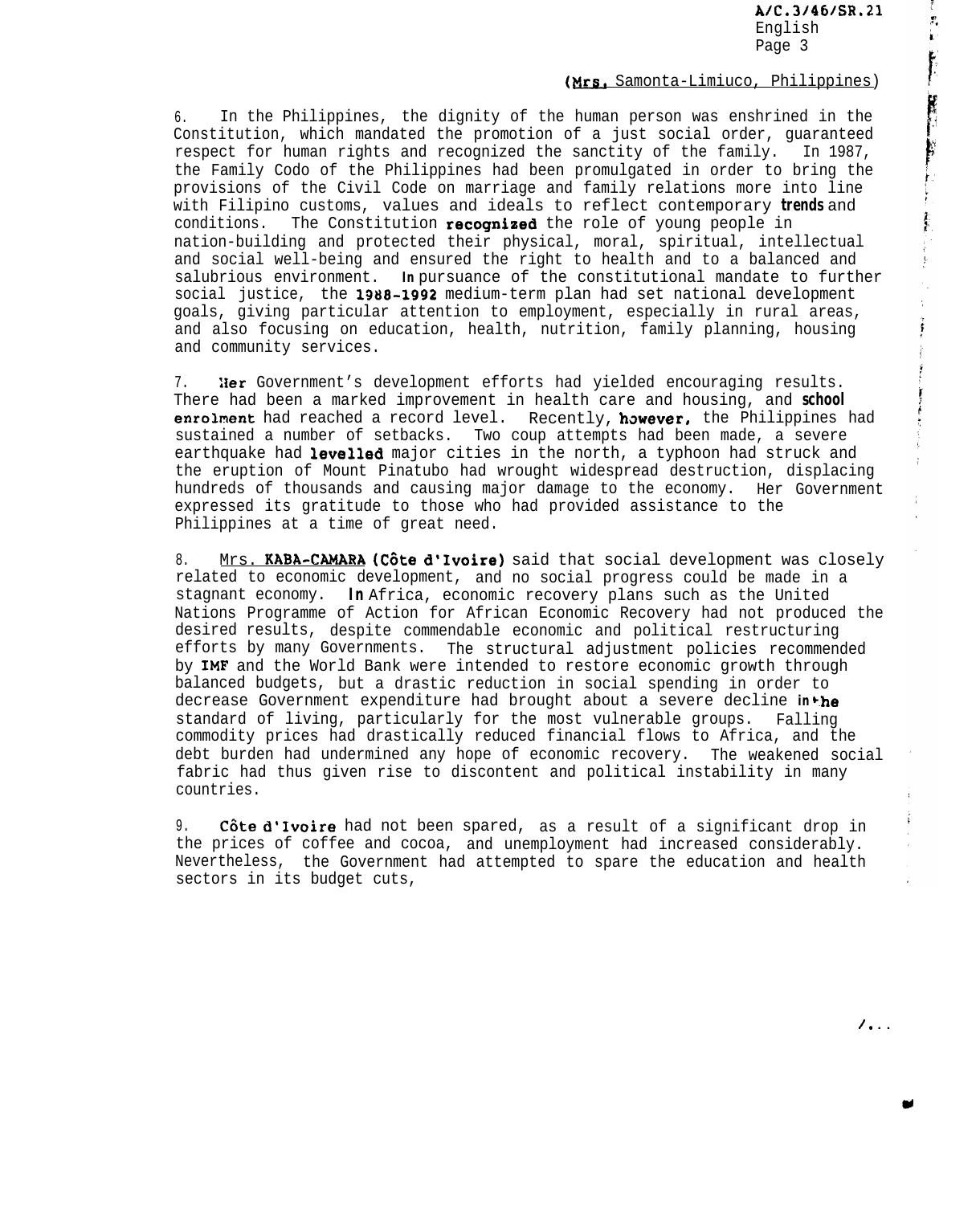# (Mrs. Kaba-Camara, Côte d'Ivoire)

10, The changing perception of development among international authorities was encouraging as evidenced by the emphasis on the human being in the 1991 World Development Report. Her delegation welcomed the report on improving quantitative and qualitative indicators on social conditions and standards **of** living (A/46/137), in particular the project on the social dimensions **of** adjustment in sub-Saharan Africa. In C6te d'Ivoire, human well-being was the ultimate goal of the Government's development activities. Despite the economic crisis, the disabled, retired persons and families continued to receive government assistance, and several private initiatives in that area had begun.

11. The extended family played a key role in fvoirian society. In educating children, caring for the elderly and disabled, and providing assistance to impoverished **mambers** through a social-security **system** based on family solidarity, the family remained its **most** important and precious institution. The erosion of family values as a result **of** economic problems was of great concern] therefore, her delegation attached great importance to the 1994 International Year of the Family and **the** preparatory activities described in document *A/46/362.* Her delegation deplored the lack of **resources** available for implementing **the** plans of action on ageing, the disabled and literacy. It appealed to **Member** States to increase contributions to special funds encouraging initiatives for Africa.

12. Sadly, those who had encouraged the democracy movement in third-world countries were unable to sustain those fragile democracies by substantial contributions to their development. In an interdependent world, it was an illusion that a minority could base its prosperity on the misery **of most** of mankind, There was still **time** to put aside North-South rivalries based on national and regional interests and to formulate a universal policy with the well-being of all humanity as its goal.

13. *Mr.* **HANSEN** (Canada) said that Canada had made great strides on disability-related issues and the previous month had launched a five-year national strategy for the integration **of** persons with disabilities with the goals **of** equal access, economic integration and effective participation through active partnerships involving Governments, the private sector and the disabled community. Part of its future strategy was to seek linkages at the international level, such as INDEPENDENCE 92, an international congress and exposition on disability scheduled for April 1992 on the theme of self-determination by persons with disabilities. Its purpose was to promote independent living for every person with a disability, rega.dless of age, sex or race. Representation from Governments, business, industry and world organizations from over 80 countries was expected.

14. The congress would focus on community and independent living, economic independence, education, equality, full participation, social change strategies and technology. As part of the observance of the conclusion of the Decade of Disabled Persons in 1992, INDEPENDENCE 92 would build  $c$ n awareness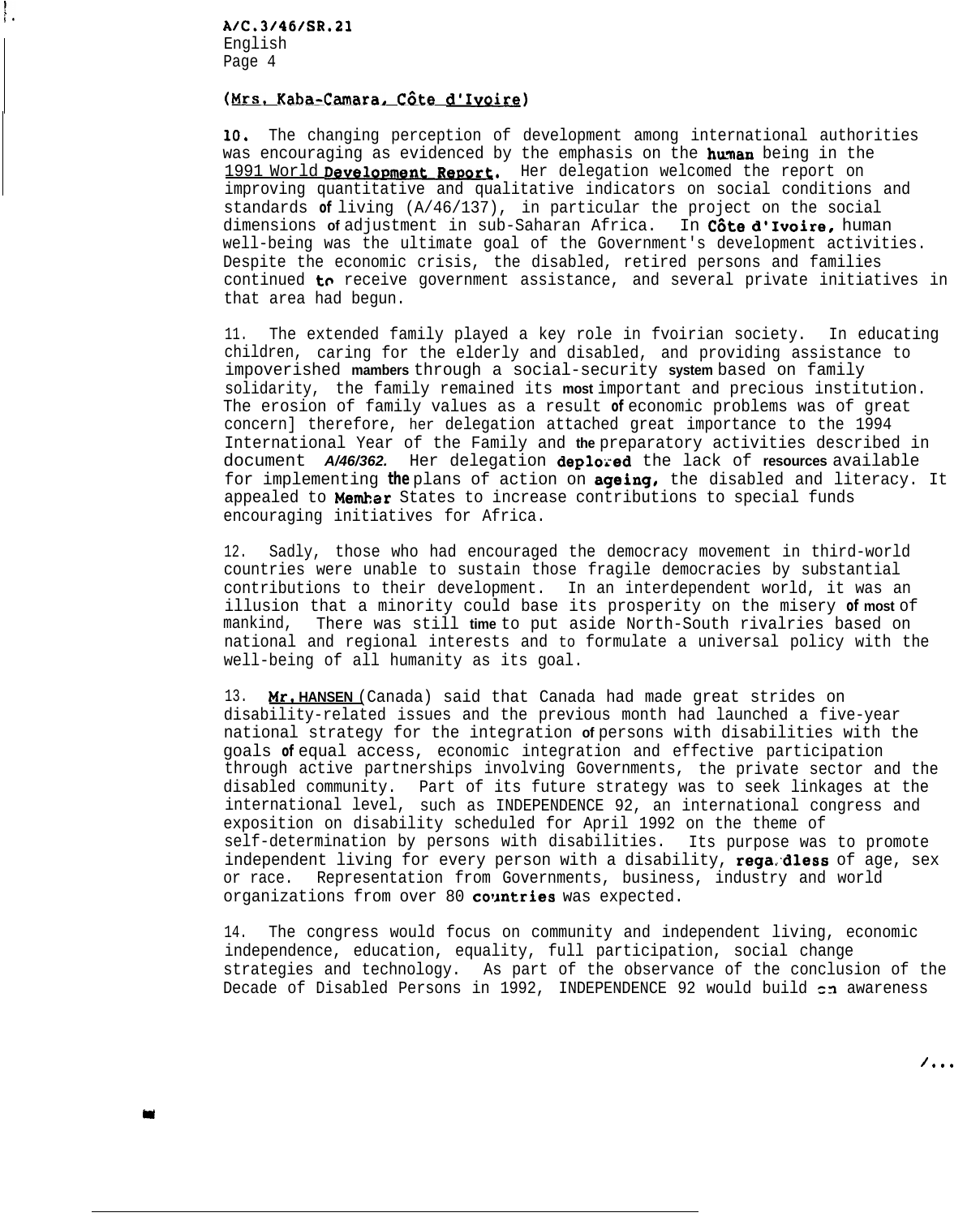(Mr. Hansen, Canada)

raised during the Decade and turn it into concrete action. **it** would celebrate the achievements of persons with disabilities and reflect on the success of the Decade, but would also explore and identify current and future needs,

15. Canada would host and fund **a meeting** of experts in conjunction with the congress, in response to Economic and Social Council resolution 199119, with the primary objective of drawing up a long-term strategy to implement the World Programme of Action concerning Disabled Persons. The expert group would need to consider legislation and governing mechanisms, community-based rehabilitation, independent living, human rights and economic independence. and to identify initiatives which could contribute to the integration of people with disabilities appropriate to particular environments. Its other goal should be to recommend a mechanism to coordinate and **monitor** activities beyond 1992.

16. Mr. JOUSHAN (Afghanistan) said he regretted that the significant progress made in implementing the World Programme of Action concerning Disabled Persons had not extended to the developing countries. His country had over 1.5 million disabled persons including a half million victims of the long war, needing the assistance of national and international humanitarian organizations. His Government had put aside political considerations and was using all its limited resources to attempt to relieve their sufferings.

17. His Government had taken a number of measures in implementation of the World Progranune of Action, including establishment **of** a national association for the handicapped and disabled which served all, regardless of political affiliation or cause of disability. It had also cleared mines and other unexploded ordnance to prevent further disability. A special assistance fund for the disabled had been established, and legislation on compensation of those disabled in the line **of** duty and on the rights and privileges of disabled persons was being drafted.

18. His delegation expressed appreciation for the valuable support of Governments and international organizations which had assisted in the treatment **of** war casualties, especially children. The humanitarian activities of the International Committee of the Red Cross deserved special mention. Its orthopedic centres reached only a small number of the disabled, but represented a very good beginning. **A** URDP consultative commission **for** rehabilitation also had been established in Kabul to provide employment and support services. His Government would **welcome** further help in job creation and financial, scientific and technical assistance to expand prosthetic centres. His delegation endorsed efforts to shift the focus of the United Nations disability programme from awareness-raising to action with the aim of achieving a society for all.

19. Ms. RUGTVEDT (Norway), speaking as a youth delegate, emphasized the importance of having young people participate in political decision-making in all countries. Nations **must** send more young people as delegates to the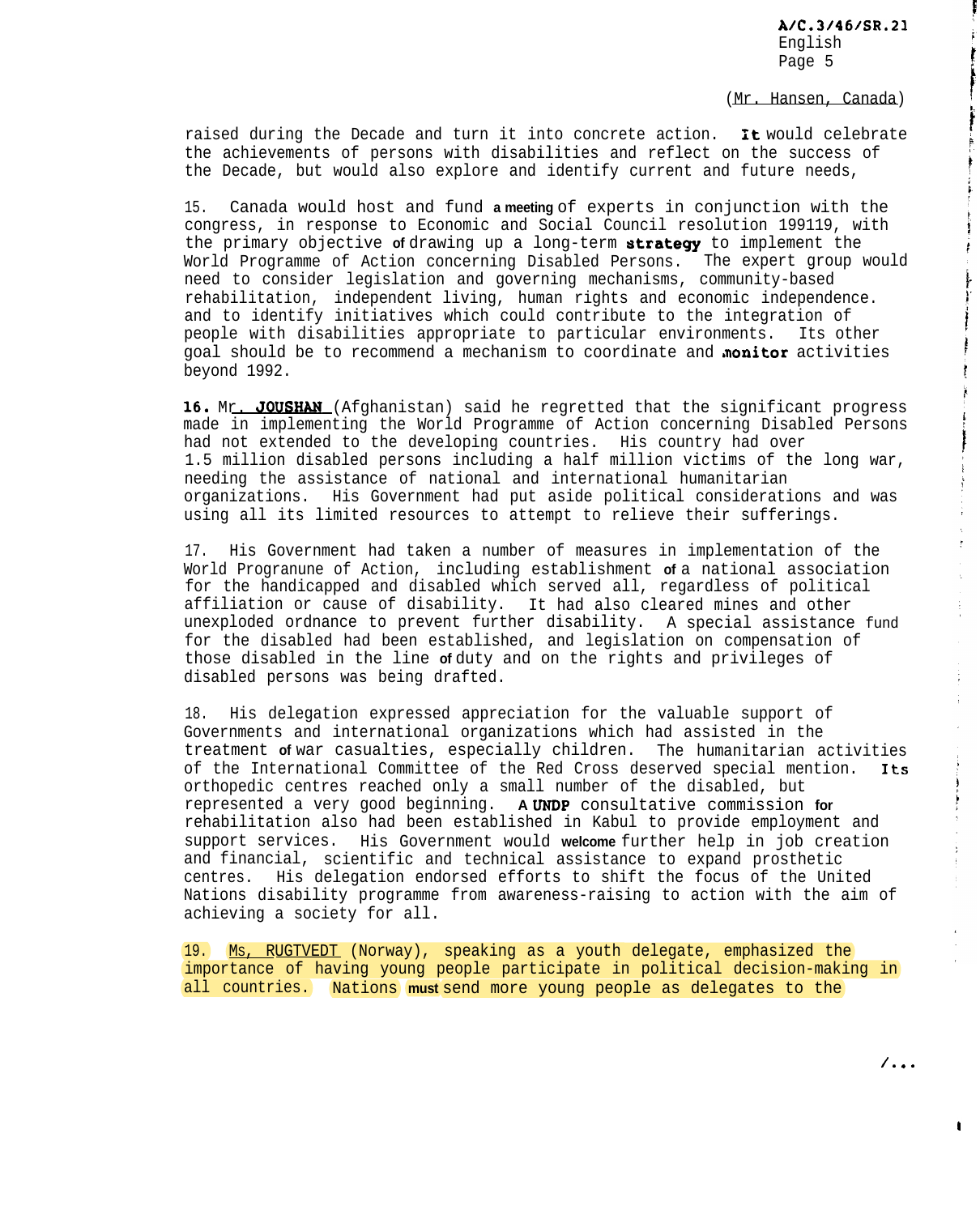## A1C.31461SR.21

English Page 6

#### (Ms. Rugtvedt, Norway)

General Assembly: currently only three nations had representatives from youth organizations in their official delegations.

20. Young people often led the struggle for democracy and respect for human rights, and it was important that their voices should be heard. Norwegian youth organizations were in favour of launching of the United Nations initiative for a global structure to improve communication between youth non-governmental organizations and the Organization.

21. Today's youth was impatient: there were too many resolutions and not enough action on such pressing issues as the widening gap between rich and **poor,** the growing number of refugees and looming environmental problems. Young people were particularly concerned about the danger of global warming, the extinction of many species, and air and water pollution. Environmental problems could even lead to military conflict. Priority was given to the production of military weapons, whereas insufficient resources were set aside to address environmental issues. The 1992 United Nations Conference on Environment and Development **must** direct its efforts to securing sustainable growth and drafting international environmental law. Environmental issues could not, however, be resolved without reducing the gap between North and South or tackling the debt crisis.

22. Young people were particularly concerned about the impact of alcohol and narcotic drugs in **the** third world. She supported the recommendation of the World Health Organization to reduce total alcohol consumption by 25 per cent by the year 2000 and also subscribed to its programme to combat substance abuse.

23. Mr. MAIER (Austria) said that, although the United Nations Decade of Disabled Persons would be ending in December, its **work** must continue. It had provided the incentive for numerous programmes of action concerning disabled persons, which had improved living conditions particularly for people with impaired hearing. An example of successful action was the so-called "Transversale Graz-Portoroz" (the bicycle marathon for hearing-impaired cyclists) carried out under United Nations patronage.

24. At the previous session, he had spoken of the disadvantages faced by tht hard of hearing. Communication and access to information, education and knowledge was often impossible without visual moans. Increasing internationi interest in sign language might well be due to increasing recognition of the rights of minorities. *Sign* language was a source and a tool of the culture ( the deaf. It should also be part of everyday media. It was currently being examined in scientific centres in Austria and **most** other European countries, and with United Nations support, Austria had increased the number of television broadcasts with subtitles and sign language. He urged Government to recognize the need for sign language to be accepted as an independent language and integrated in the education of deaf people, and to call for its increased use in television.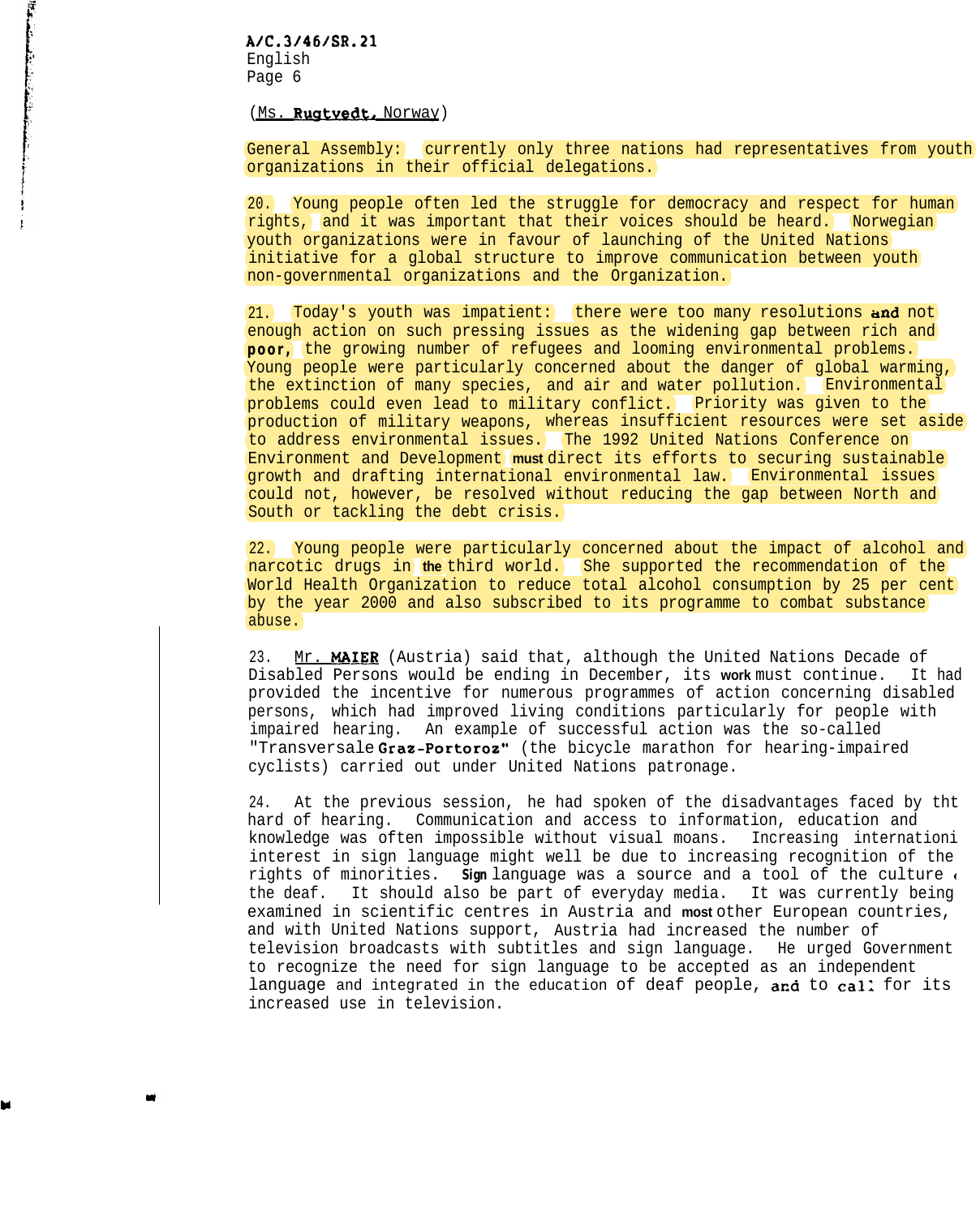## (Hr. Maier. Austria)

25. Early diagnosis of hearing impairment and subsequent therapy were essential to prevent communication disability. Hearing checks for babies should be compulsory. The suicide of an Austrian sculptor who had believed that his deafness was incurable had brought out the need for support and led to the establishment of an institution for general medical support with a general practitioner trained in sign language and communication with people who were hard of hearing.

26. Lastly, he stressed that all acoustic danger and emergency signals should be produced in visual form as well. He urged all Governments, as a matter of the highest priority, to work closely with associations **of** disabled persons and reinforce their efforts to overcome barriers.

27. Mr. SIGURDSSEN (Iceland), speaking on behalf of the Nordic countries, stressed the need to give greater attention to social issues. The improved international political climate provided a unique opportunity to enhance the role of the United Nations in promoting economic and social development. The Nordic countries welcomed the growing recognition of the vital relationship between democracy, human rights and sustainable development. During the past decade, the economic and social situation in most developing countries had deteriorated. More than a billion people, the majority of them women and children, lived in absolute poverty. Economic growth was necessary to reduce the number of poor people, and there was a need to distribute wealth equitably an.i improve general living conditions. Sustainable development and protection cf the environment and natural resources were essential aspects of social development, which must be taken into account in all future planning in that field.

28. The advancement of equality between men and women was a cornerstone of social development. Education should he given higher priority as a development objective and a means to promote better health and economic growth and improve social conditions in general. Literacy programmes for women and girls deserved **the** highest priority since that would lead to better family planning and foster economic and social development. Teaching mothers to read was a stepping-stone towards literacy of the entire family. The Nordic countries had welcomed the entry into force of the Convention on the Rights of the Child and advocated further action to achieve the goals laid down at the World Summit for Children. Young people *were* the key to *future* progress and human resources development. Education, cultural development and good living conditions for youth were **of utmost** importance. More effective action to combat drug abuse and the spread of AIDS was also a vital issue.

**29.** The contribution by elderly people to social development was often *given* less attention than it deserved. The International Plan *of* Action on Ageing, regrettably, had been poorly implemented. It **was** necessary to review the progress made and take new steps *on* the basis **of** that assessment. *As* the United Nations prepared for the 1994 International Year of the Family, **the** Nordic countries considered it important to give adequate attentio to the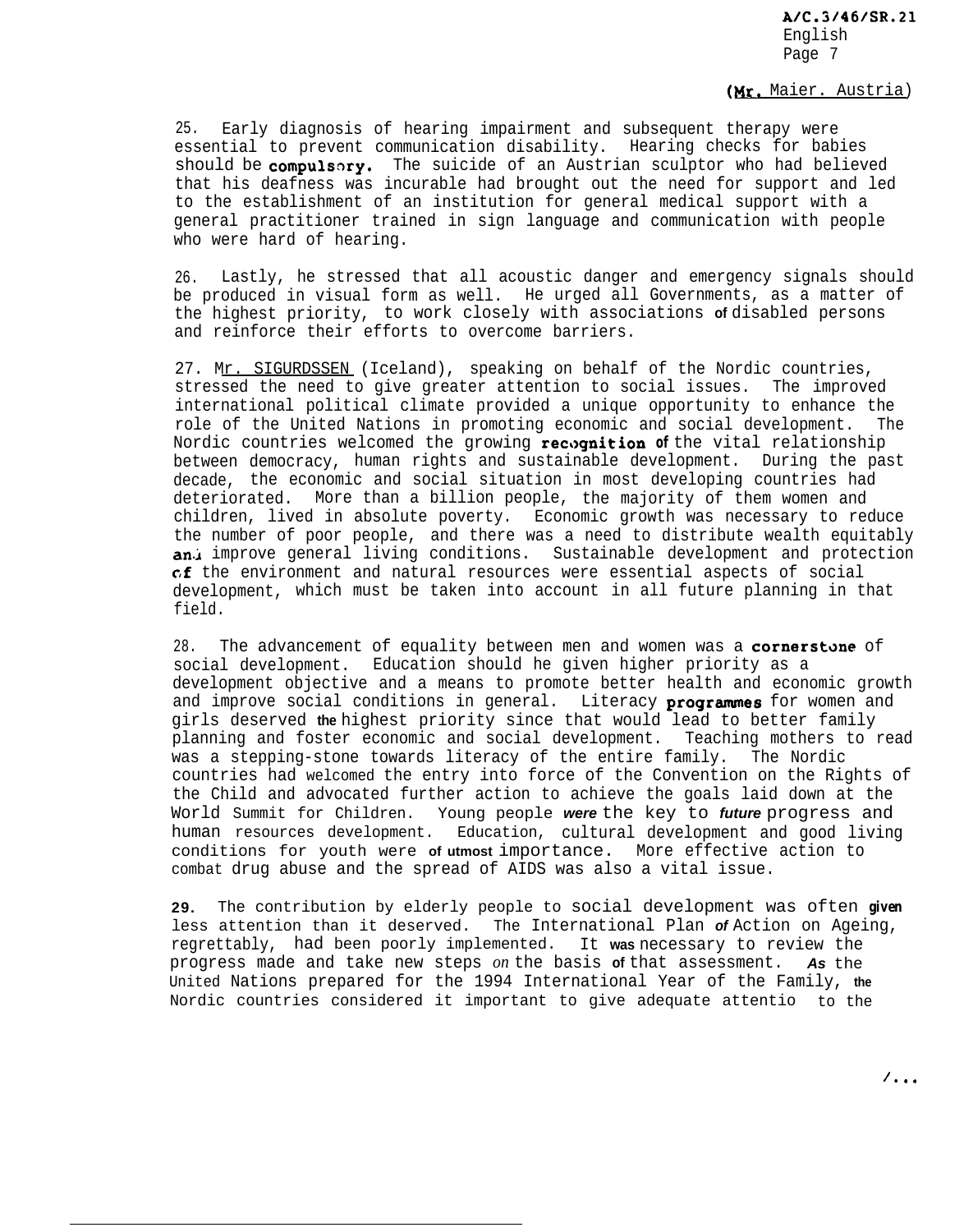#### (Mr. Siuurdssen, Iceland)

changing structure **of** the family, single-parent families, and equality betweel men and women and their changing roles in the family.

30. The dramatic increase in the drug problem around the world posed a serious threat to economic and social development in many countries. The important steps taken in *recent* years to combat drug abuse had encouraged Governments to intensify their efforts at the national level and had helped strengthen global programmes.

31. **As** the end of the United Nations Decade of Disabled Persons approached, there was a need to assess what had been accomplished. The Decade and the World Progranune of Action concerning Disabled Persons had increased awareness of the needs of disabled people, especially in developing countries. Nevertheless, the implementation of the World Programme had been disappointing. Although specie1 solutions designed specifically for the disabled were often useful and necessary, integrated solutions aimed at equalization of opportunities were of primary *importance*. The United Nations and Governments had an important part to play in promoting the role of the disabled in social development. Accordingly, there was a need to strengthen the Disabled Persons Unit in the Centre for Social Development and Humanitarian Affairs.

32. The Nordic countries had welcomed the establishment of an ad hoc working group by the Commission for Social Development in order to elaborate standari rules on the equalization of opportunities for disabled people, and hoped the the group would complete its work so that the Commission could consider the rules at its session in 1993.

33. Referring to the Secretary-General's interim report on the world social situation (A/46/56-E/1991/6), he drew attention to the difficulties inherent in making international comparisons of expenditures on social services. In view of the need to take into account the different measures applied by countries, it was necessary to develop systems that provided comparable information on the methods of delivering social services. Economic and Soci; Council decision 19911230 requested the Secretary-General to consult Member Staees on the possibility  $o^f$  convening a world summit for social development The Nordic countries expressed their desire to cooperate constructively with the Secretary-General in that regard.

34. Mrs. SHERMAN-PETER (Bahamas) stressed that development had both economi and social dimensions, which were critically linked. The capacity of nunero countries, particularly in the developing world, to attain social objectives had been adversely affected by the international economic situation. Debt, structural adjustments and poverty were eroding many of the gains made. In its response, the international community must analyse and address the socia implications of international economic development and place greater emphasi on social development issues, including the development of indicators to identify  $\sim$ .ial trends, particularly in the developing world.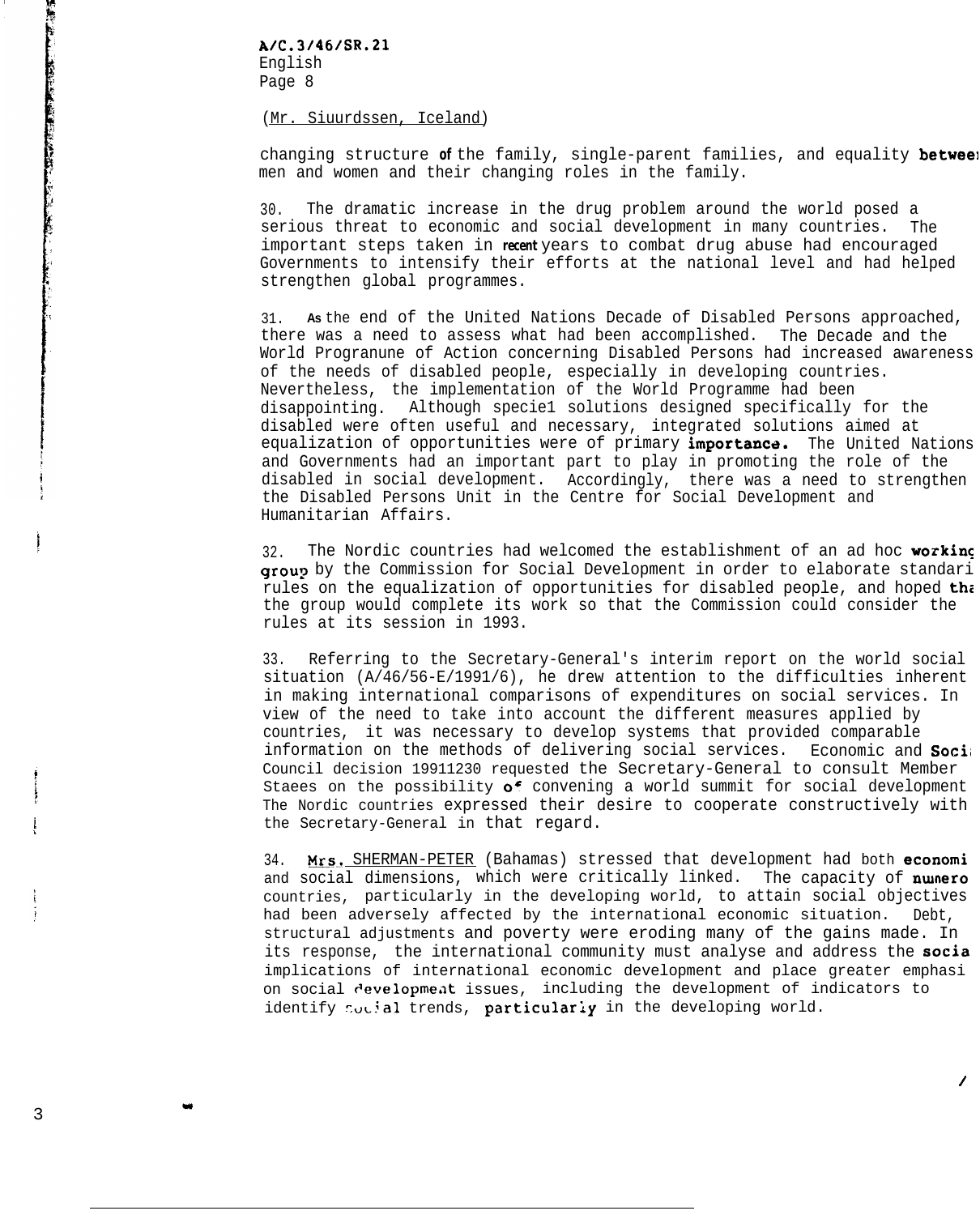#### (Mrs. Sherman-Peter, Bahamas)

35. Emphasis on social development should encourage a *more* thorough **evaluation** of the possibilities for improving social conditions through the Guiding Principles for Developmental Social Welfare policies and programmes in the near future (A/46/414). Efforts to enhance prospects for implementing the Principles through regional cooperation had already yielded results. Contacts were being made for a regional conference on the implementation of the Principles in Latin America and the Caribbean.

36. There was a need to forge ahead in efforts to address the issues affecting youth, the disabled and the elderly. Although **more** had been done to integrate young people into development, the situation of youth was far from satisfactory. Reduced social and economic **resources,** especially in developing countries, limited the opportunities available to young people. Youth unemployment and underemployment continued to increase. The Bahamas had identified education as a principal vehicle for approaching youth employment problems and facilitating the integration of young people into development. Considerable emphasis was placed on designing meaningful school curricula and teaching technical, vocational and professional skills. Direct job experience was stressed and information **about** career choices and the job market was provided.

37. Her Government had taken a number of measures to promote entrepreneurship and self-employment on the part **of** young people. There were plans to establish a youth venture-capital loan fund for young entrepreneurs and a National Small Business Advisory Council had been established to advise youth. The Bahamas followed innovative approaches to promote the involvement **of** youth in voluntary service, health care, the media, sports and leisure activities.

38. The development of new patterns of cooperation to help the disabled was one of the major accomplishments of the United Nations Decade of Disabled Persons. In her country, the Decade had given Lmpetus to efforts to **remove** obstacles to equalization of opportunity and to set up a national support **system.** The Bahamas had recently established a Desk for the Disabled in the Ministry of Youth, Sports and Community Affairs.

**39.** By the year 2025, 70 per cent of persons over the age of 60 would be living in developing countries. Research, care, and ways of integrating the elderly into development must be considered global priorities, Her delegation was impressed by the pace of preparations **for** the 1994 International Year of the Family. Much could be accomplished by the system-wide cooperation made possible by the identification of focal points in United Nations bodies. The International Year would provide the opportunity for focusing on the family and prospects for progress on a wider range **of** social issues. **A** fuller understanding of new family structures, including dual-career families and single-parent families, should be gained. Fostering the development of each individual within the family should have positive implications for the advancement of women. The issues of disability and ageing, and deviant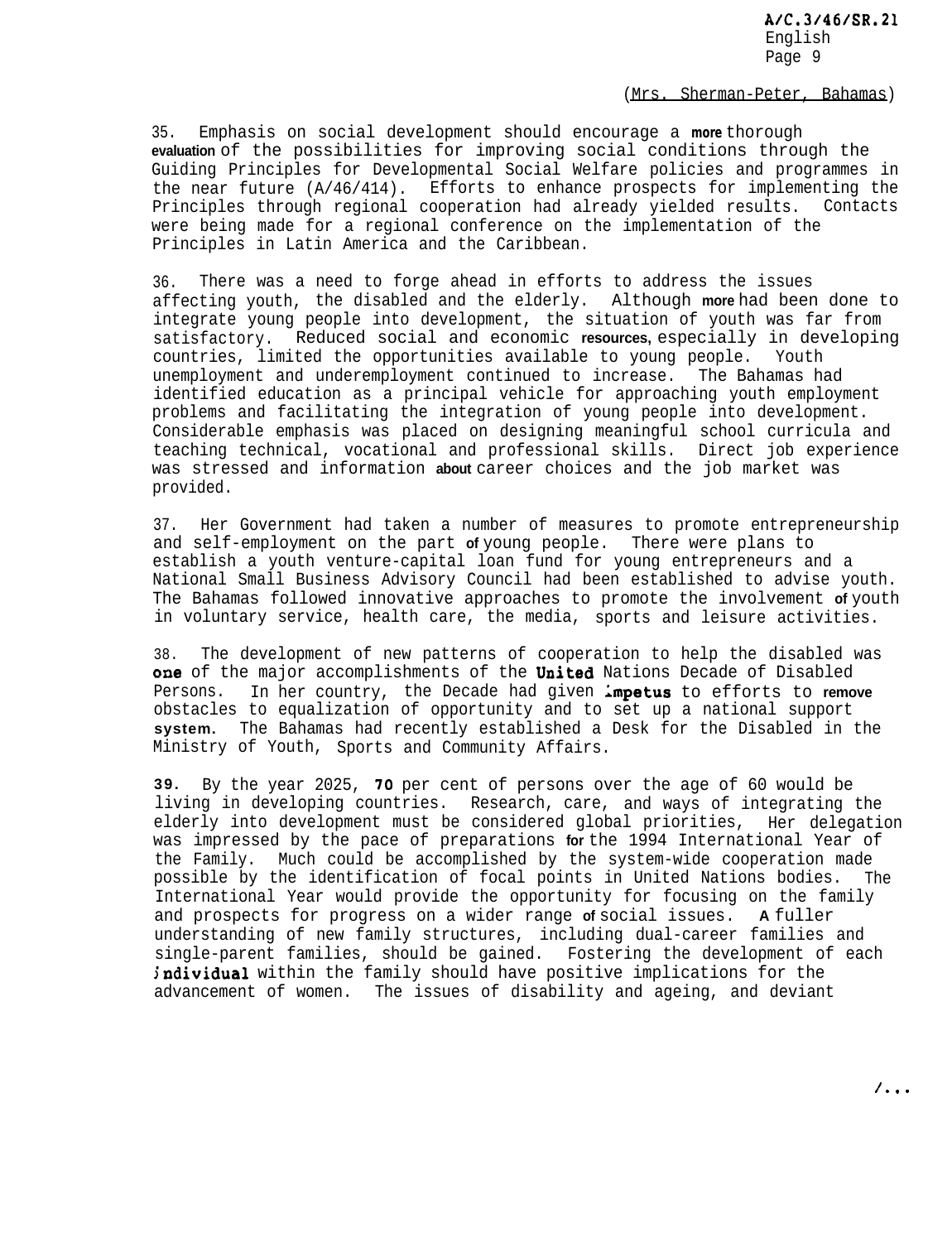## (Mrs. Sherman-Peter, Bahama)

behaviour, including violence against **women,** juvenile delinquency and drug abuse, could all be addressed in the context of  $the$  Year.

**40.** The Bahamas had recently established a National *Commission on* the Family. The Commission was in the process **of** reviewing family-related matters and would provide direction for the national programme of activities for the International Year of the Family. Lastly, she emphasized the contradiction in **expanding** the mandate of the Centre for Social Development and Humanitarian Affairs while at the same **time** decreasing its resources. Member States must take steps **to** solve the Centre's urgent problem in that regard so that it could carry out its work effectively.

41. Mr. AL-THANI (Qatar) said that his Government accorded the greatest importance to the welfare of young people and thereby expressed its conviction that the riving generation was vital to the future progress of the country. It had recently expanded its social welfare agencies for youth and had established a new agency **for** youth and sports in order to encourage the participation of young people in activities of benefit to themselves and their society. The new agency reflected increased interest in the lives of young people and in promoting cooperation and mutual understanding. Cultural associations and sports clubs had been established to coordinate youth activities and to draw up the necessary plans for the expansion of facilities. Youth leaders were undergoing training and facilities had been constructed for the reception of young persons from other countries. The technical and financial assistance provided : o sports clubs, the Qatar Red Crescent Club and the Qatar Sports Association had been increased.

**42.** The activities undertaken bed also included informational and cultural projects to encourage young people to participate in intellectual life, to take part in international festivals and to organize lectures and seminars. There had been numerous initiatives in the arts, the theater and music aimed at encouraging young people to participate actively. **A** Qatar Olympic Committee had been established in order to provide technical assistance to sporting associations, and it had participated in international and regional activities and in meetings of the International Olympic Committee.

**43.** Qatar followed with interest the activities of the United Nations Centre for Social Development and Humanitarian Affairs and was always ready to cooperate in the implementation of General Assembly resolutions relating to social matters. It looked forward to participating in the tenth anniversary of International Youth Year in 1995, which would provide an appropriate opportunity for focusing attention on an essential element of society in the light of changing economic and political circumstances and the impact of those changes on youth and on the organizations that served it.

**44. Matters** relating to youth were becoming extremely important at the international level because of lethal epidemics and social problems to which there were no quick solutions. Inter, **tional** planning, cooperation and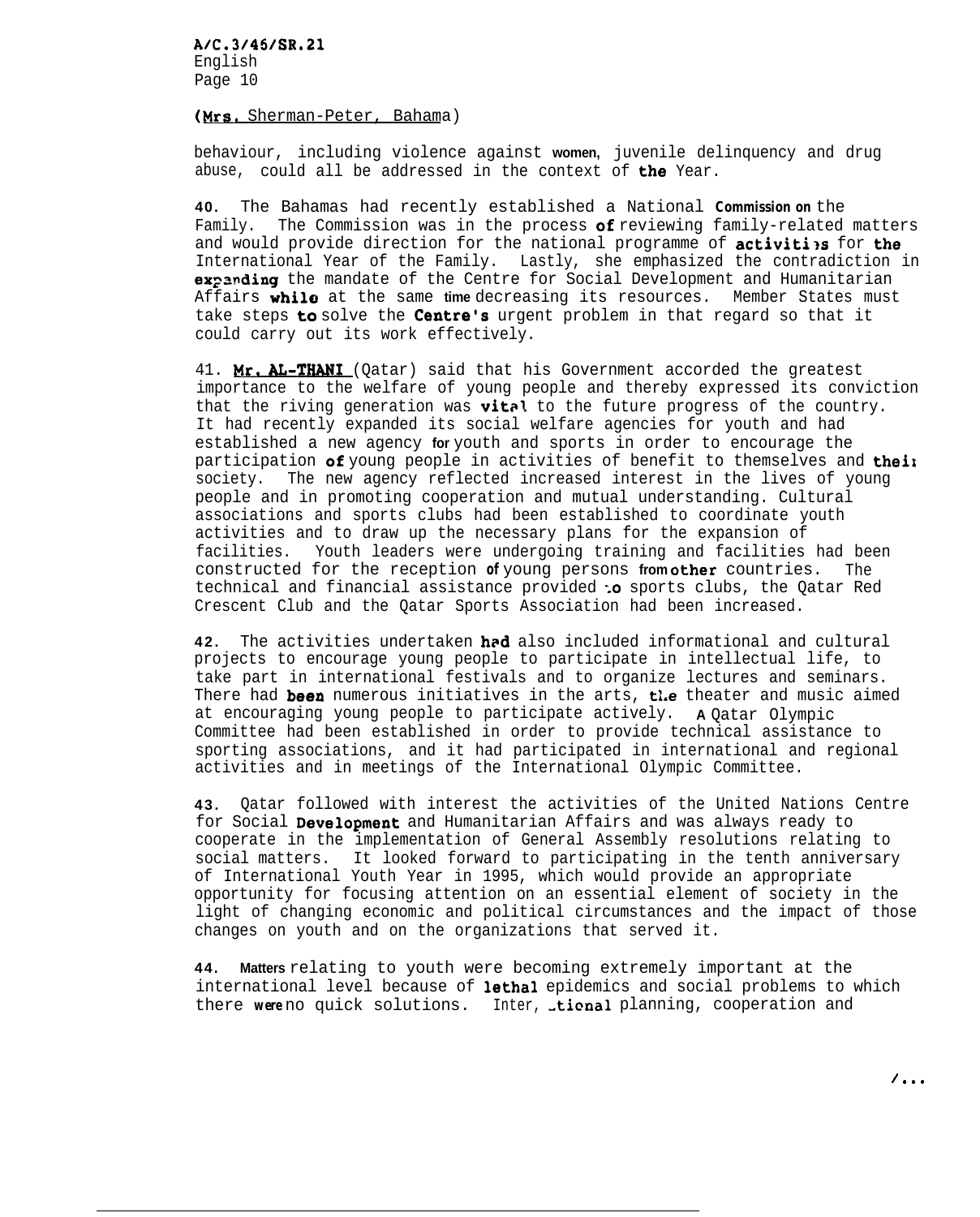# (Mr. Al-Thani, Qatar)

preparation for the future were therefore essential. Qatar Supported in 1.111 measure *the* plans being made by the specialized agencies of the United Nations to encourage the activities of young people and to address their problems and overcome the obstacles to the development of modalities to promote their emergence as a useful element for their societies and for the international community as a whole.

45. Miss BOTERO (Colombia), speaking also on behalf of Mexico and Venezuela, said that one of the lessons of the past decade was that the economic and social aspects of development were indivisible, The international community must take a broader view of development, recogni zing its 'human face" and realizing that there could be no economic progress without a sound Social base,

46. Despite the new era of cooperation and conciliation between East and West, there were no grounds for optimism. Poverty, unemployment, illiteracy, lack of health care and proper education still prevailed in many developing countries. The burden of foreign debt and its servicing had increased; and environmental problems, crime, drug abuse and illicit. trafficking were Still matters of serious concern.

47. She was concerned that the interim report on the world social situation (A/46/56-E/1991/6) did not fully reflect the guidelines set by the General Assembly and the Economic and Social Council. For example, the analysis of the main indicators of Social progress and standards of living had been far more comprehensive in respect  $\boldsymbol{o}$ : certain countries, particularly those in transition from a centrally-planned to a market economy.

48. In selecting issues and trends, the report had focused on two main aspects: institutional changes and social services. In the case of the former, her delegation considered that the scope was somewhat limited. While the changes in the Soviet Union and the Eastern European countries had been profound and merited examination and evaluation, there had been radical political and economic changes in the developing countries, too, which called **for** more detailed analysis. In Latin America, for example, countries were moving towards an open economy, dismantling tariff harriers and embarking on privatization.

49. The report also failed to link the questions of the environment, drug abuse, illicit trafficking, and disarmament with current economic and social conditions. She hoped that the next report would bring out the link more clearly. Drug abuse was not exclusively a problem of health and crime prevention. It was a global problem with different manifestations and required integral, multidisciplinary treatment. As for the environment, the report should have been more explicit on the interrelationship between environmental deqradation and poverty,

50. Although the Gulf war had temporarily diverted attention, the "peace dividend" had not disappeared. Its full real i zation depended on progress